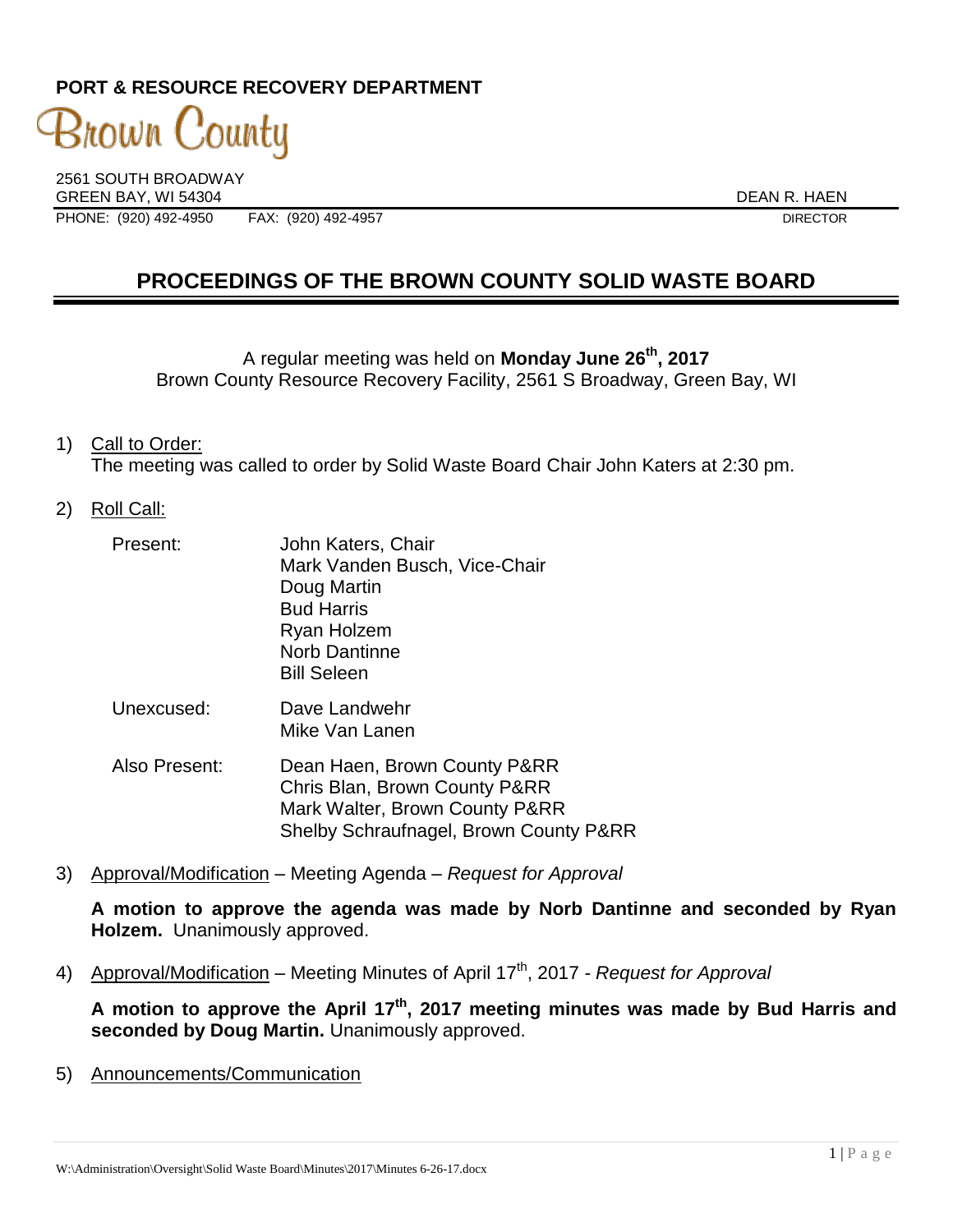Mr. Haen stated that the new part-time Resource Recovery Associate will start after July 4<sup>th</sup> after a background check has been completed.

The Stakeholder meeting took place June 20<sup>th</sup> with about 35 people participating. Attendance has decreased each year. Staff will evaluate the value of continuing to host a Stakeholder meeting each year.

The Harbor Commission will meet in late July or early August to review the budget. The Commission will take a tour of the Port of Green Bay on the Fox River Tours. Mr. Haen asked Solid Waste Board members if they would be interested in their July or early August meeting to include a tour of the Port of Green Bay. Solid Waste Board members are interested.

Mr. Katers stated that a member of the Solid Waste Board until 2014, Ray Kopish, has passed away.

## 6) Recycling Transfer Station Concrete Floor Replacement Bid – *Update*

In 2016, Zeise Construction gave the Department a budget estimate of \$80,000 to replace the Recycling Transfer Station tip floor. The project was put out for bid earlier this year and three companies bid between \$215,000 - \$300,000. The project was rebid with less stringent parameters. The second bids were between \$191,000 – \$320,000. The Department has considered other options including just patching the floor instead of replacing the entire floor or waiting until next year in hopes that the bids will be less. Currently, the Department has worked out a contract with ADS to use their transfer station for recyclables for a week in September while the floor is being replaced. Waiting a year could change many factors and make this project more difficult to organize. Mr. Dantinne and Mr. Martin both stated that although the cost of concrete has increased the bids seem incredibly high. Despite that the Board thinks that it is best to go ahead with the tip floor replacement.

**A motion to move forward with Zeise Construction to replace the Recycling Transfer Station concrete floor was made by Bud Harris and seconded by Doug Martin.** Unanimously approved with Mr. Dantinne abstaining from voting.

## *7)* September 11 – 15 Recycling Transfer Station Project – *Update*

The Recycling Transfer Station tip floor will be replaced between September 11<sup>th</sup> – 15<sup>th</sup>. During that week the Department will use ADS's transfer station. The terms that both parties have agreed to include: ADS will receive \$25/ton of recyclables accepted and hauled through the ADS transfer station; ADS will haul their garbage to the Department's Waste Transfer Station during this week; payment will be made by the Department to ADS within 30 days; the Department will recognize 50 tons of ADS recyclables that would normally go to the Recycling Transfer Station; ADS will provide a closed dumpster for residents to use at 2561 S. Broadway and ADS will service it when needed at no cost; ADS must be open during normal Department hours; the Department will work with the city of Green Bay to spread delivery of their loads out; all Department tonnage will be considered Brown County's and not ADS's so Brown County will still receive the revenue from recyclables for reimbursement to the municipalities; and, the Department agrees to discuss an extension to the waste agreement between ADS and Brown County.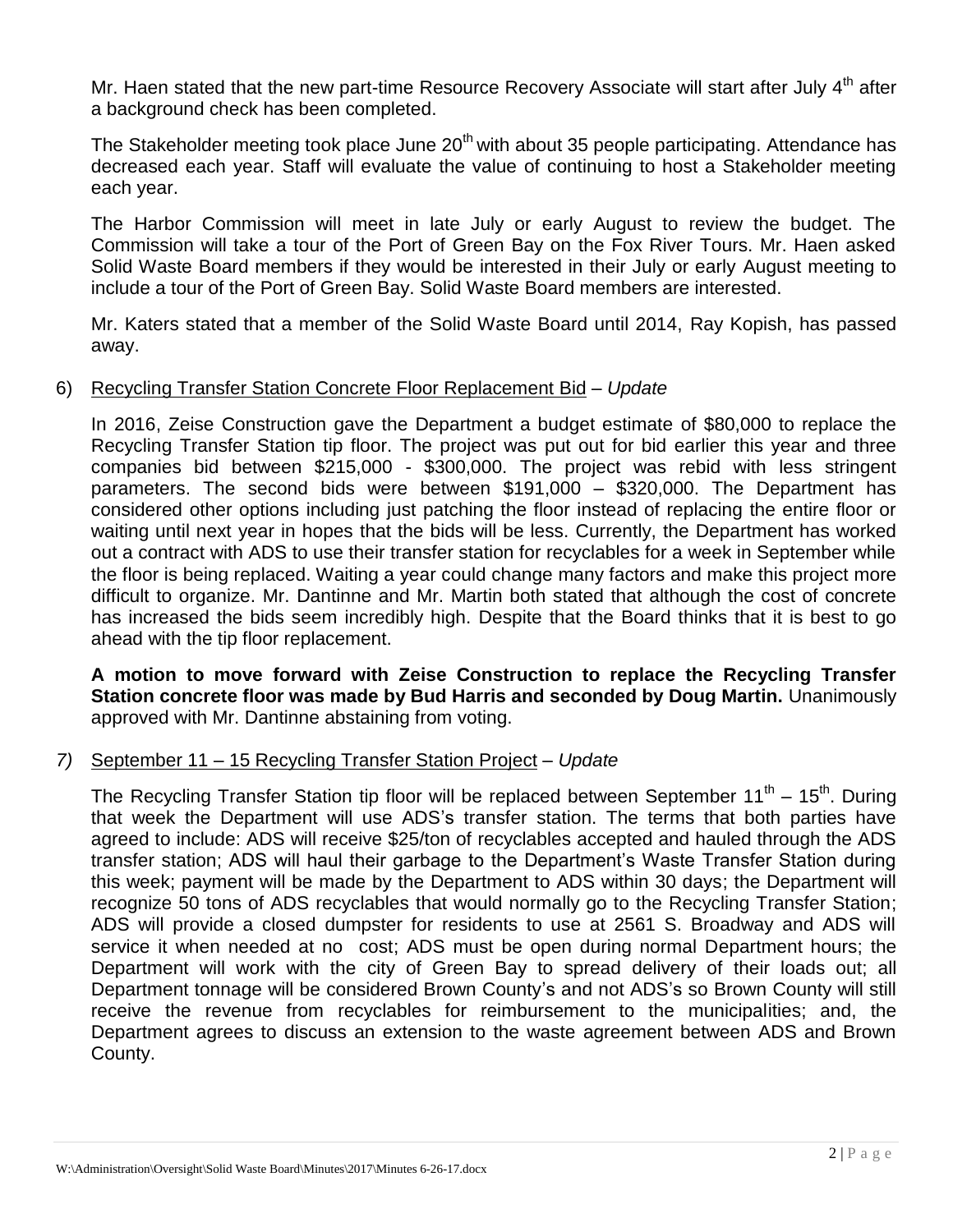Mr. Holzem suggested that a Brown County staff member could be at the ADS Transfer Station the first day to make sure everything is running smoothly. Mr. Haen agreed and added that some municipalities, who only deliver recyclables every other week, such as the Town of Porterfield, will be encouraged to use September 11 – 15 as an off week.

#### 8) Non-Binding Letter of Intent for Digester Land Lease – *Update*

Land Conservation received money through WPS to study animal waste digestion. The Port & Resource Recovery Department is involved because the South Landfill is centered around large farms who would use an anaerobic digester for animal waste and holds land that could be used for this kind of operation.

Representatives of the Town of Holland have indicated they are concerned about the smell and increase in truck traffic. Any approvals from the Town of Holland will be the responsibility of the farms and Dynamics, not the Port & Resource Recovery Department.

Mr. Holzem asked what is the size of the area. Mr. Haen stated about 30 – 60 acres.

**A motion to approve the non-binding letter of intent for digester land lease was made by Norb Dantinne and seconded by Doug Martin.** Unanimously approved with Mr. Dantinne abstaining from voting.

## 9) 2016 Financial Summary of Single Stream Recycling – *Update*

The Department has been working to better communicate expenses and revenues to key stakeholders. Mr. Walter reviewed the financial summary of Recycling and Hazardous Material Recovery cost centers.

#### 10) 2016 Financial Summary of Solid Waste Management – *Update*

Mr. Walter reviewed the financial summary of Solid Waste Operations including Gas-to-Energy, Waste Transfer Station, and Closure cost centers. Gas-to-energy will cease on the day it is not meeting cash flow.

## 11) Transfer Station Scale Changes Short and Long-term Efforts – *Update*

In the past five years the number of transactions on Saturdays have increased 10% each year. Foth is looking into what can be done differently to relieve the number of vehicles queuing up on the highway during peak traffic periods. Many changes have been made over the past 5 years including; increased hours, improved residential drop-off center and technology changes for faster transactions. Scale operators are not requiring everyone to scale twice on Saturdays to eliminate the number of cars in line. Mr. Haen reviewed the four reorganization maps with the Board. Foth is currently working on including a second scale in some of these options. A scale will add about \$200,000 to any of these options.

Outagamie County is putting in new scale software and Department staff will evaluate how their software and scale works.

One of the options Foth presented was to widen the entrance and paint lines to queue two lanes of traffic. This will cost about \$50,000, the Department plans to implement this immediately and continue to determine the long-term solution to the increased traffic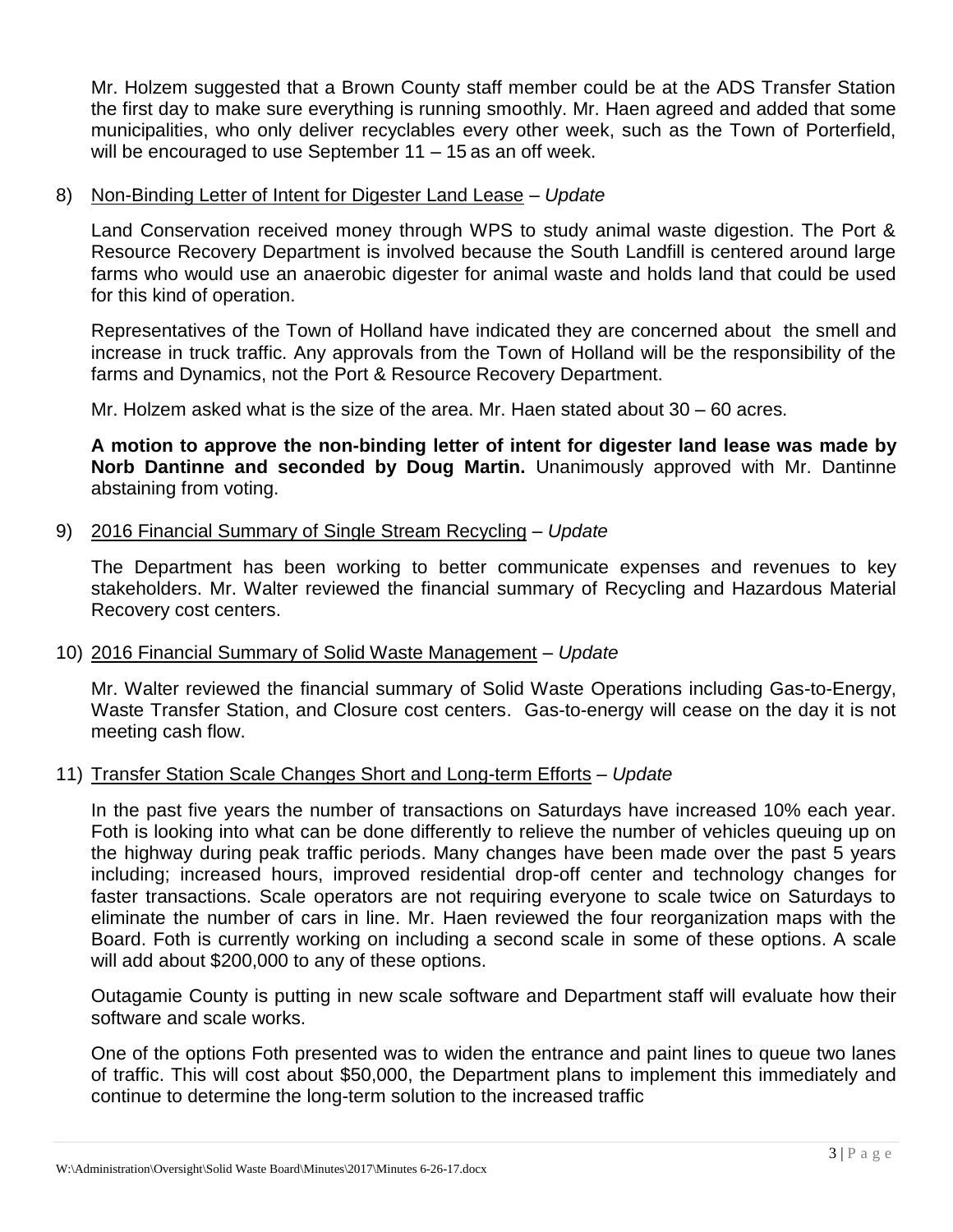## 12) Memo to Municipalities – *Update*

The memo to municipalities is a follow-up to the meeting between the Department and municipalities on the regional compost facility and interest in automatically renewing the Solid Waste Management Service Agreement for an additional 5-year period. The letter also mentions that \$500,000 of the proceeds from the BOW landfill and recycling will be placed in the rate stabilization fund and \$2M into capital replacement fund for 2017 and 2018 capital needs

#### 13) Strategic Plan – *Update*

The strategic plan was reviewed.

Door County and Calumet County are using the BOW recycling facility for their recycling. Almost all of Shawano County and Kewaunee County are using the BOW recycling facility. It is critical that outside counties are educated the same as the BOW counties. Since outside counties have been using the recycling facility residual waste has increased 2%.

Mr. Walter mentioned that the BOW Waste Technology Committee has broken apart and will need to be reestablished. Mr. Katers suggested including one of Mr. Holzem's students on the committee.

The SWOT analysis was not changed. Mr. Walter asked the Solid Waste Board members to consider changes they think should be made.

The strategic plan will be adopted in July.

#### 14) Director's Report

Mr. Blan reviewed the RFQ for leachate self-hauling and RFQ for recycling bulbs.

Mr. Blan stated the notice of intent award for hazardous waste disposal contract was between Tradebe and Veolia. Tradebe won the contract. Their prices will increase about 7% from last year.

Mr. Blan stated that through AROW he has petitioned DNR to change the way LED bulbs are categorized. If LED bulbs could be categorized as an electronic instead of universal waste cost for disposal could be reduced. He also stated that all hazardous material recovery facilities (HMRF) have issues with flares. A resident can take a flare to the Sheriff's Department at no cost; however, if the resident brings the flare to HMRF, HMRF must dispose of them through appropriate contractors at a massive fee.

To manage the flow of the HMRF a second door, scale and cash register may be implemented. This will be recognized in the 2018 budget. Changing the fee for bulbs from each to per pound will aid in a faster flow.

The minimum fee at the Waste Transfer Station is currently \$15 for up to 640 lbs. of material. To increase the speed of transactions the minimum fee may increase close to \$20 for up to 800 or 1,000 lbs.

#### 15) Such other Matters as Authorized by Law